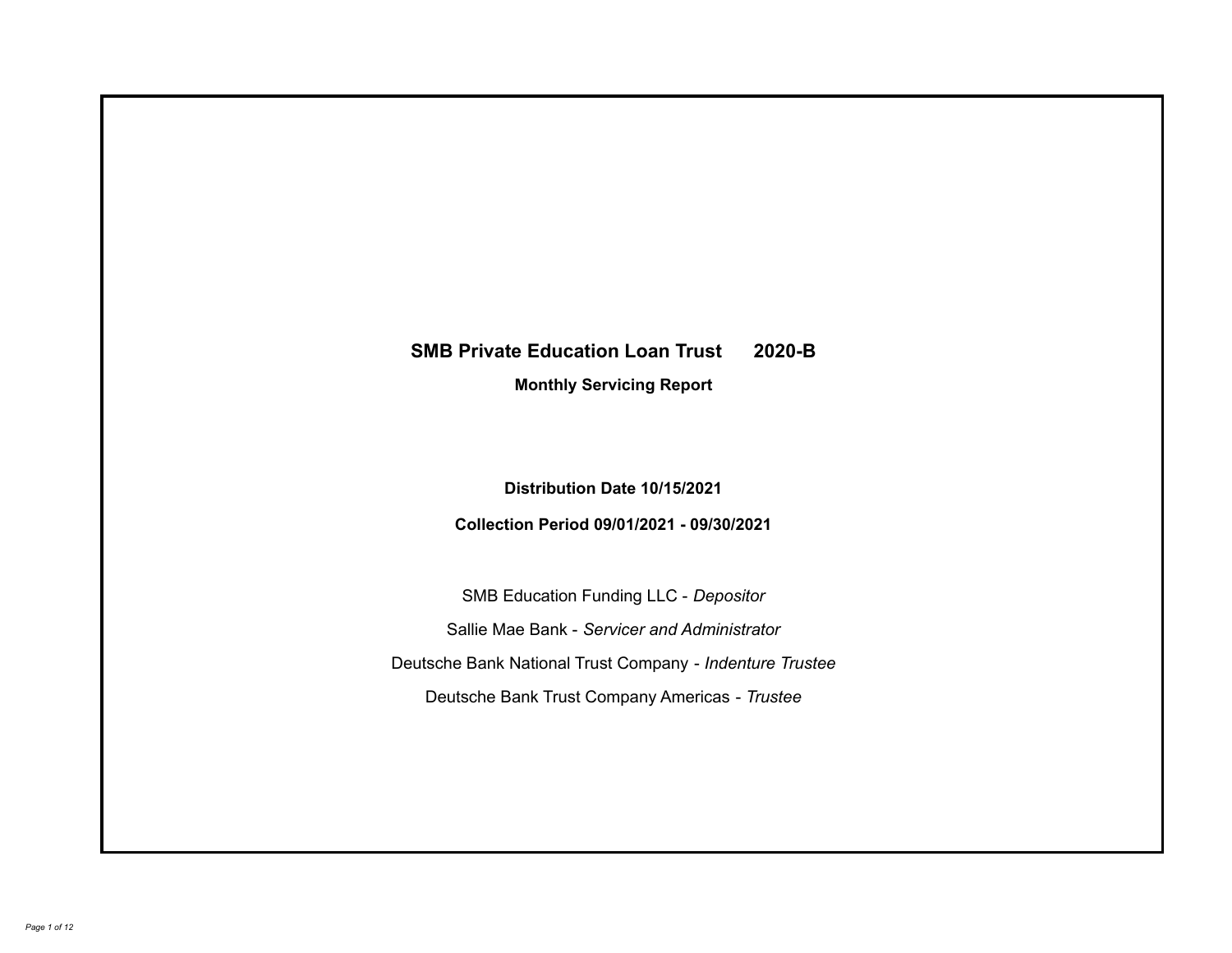A

| <b>Student Loan Portfolio Characteristics</b>                                                                                                                                | <b>Settlement Date</b><br>08/12/2020 | 08/31/2021                                                   | 09/30/2021                                                   |
|------------------------------------------------------------------------------------------------------------------------------------------------------------------------------|--------------------------------------|--------------------------------------------------------------|--------------------------------------------------------------|
| <b>Principal Balance</b><br>Interest to be Capitalized Balance                                                                                                               | \$734,844,784.09<br>52,295,956.84    | \$616,109,524.77<br>46, 112, 315.84                          | \$604,838,701.69<br>46,688,477.66                            |
| Pool Balance                                                                                                                                                                 | \$787,140,740.93                     | \$662,221,840.61                                             | \$651,527,179.35                                             |
| Weighted Average Coupon (WAC)<br>Weighted Average Remaining Term<br>Number of Loans<br>Number of Borrowers<br>Pool Factor<br>Since Issued Total Constant Prepayment Rate (1) | 8.62%<br>138.65<br>63,922<br>60,883  | 8.60%<br>135.63<br>54,788<br>52,268<br>0.841300426<br>12.80% | 8.60%<br>135.80<br>54,021<br>51,553<br>0.827713705<br>12.93% |

| <b>Debt Securities</b> | Cusip/Isin | 09/15/2021       | 10/15/2021       |
|------------------------|------------|------------------|------------------|
| A1A                    | 78449XAA0  | \$433,131,457.70 | \$420,833,561.92 |
| A <sub>1</sub> B       | 78449XAB8  | \$38,981,831.20  | \$37,875,020.58  |
|                        | 78449XAC6  | \$53,000,000.00  | \$53,000,000.00  |

| $\sim$ | Certificates | Cusip/Isin | 09/15/2021   | 10/15/2021   |
|--------|--------------|------------|--------------|--------------|
|        | Residual     | 78449X102  | \$100,000.00 | \$100,000.00 |

| count Balances          | 09/15/2021     | 10/15/2021   |
|-------------------------|----------------|--------------|
| Reserve Account Balance | \$2,002,442.00 | 2,002,442.00 |

| E. | <b>Asset / Liability</b>               | 09/15/2021       | 10/15/2021       |
|----|----------------------------------------|------------------|------------------|
|    | Overcollateralization Percentage       | 20.70%           | 21.46%           |
|    | Specified Overcollateralization Amount | \$165,555,460.15 | \$162,881,794.84 |
|    | Actual Overcollateralization Amount    | \$137,108,551.71 | \$139,818,596.85 |

(1) For additional information, see 'Since Issued CPR Methodology' found in section VIII of this report .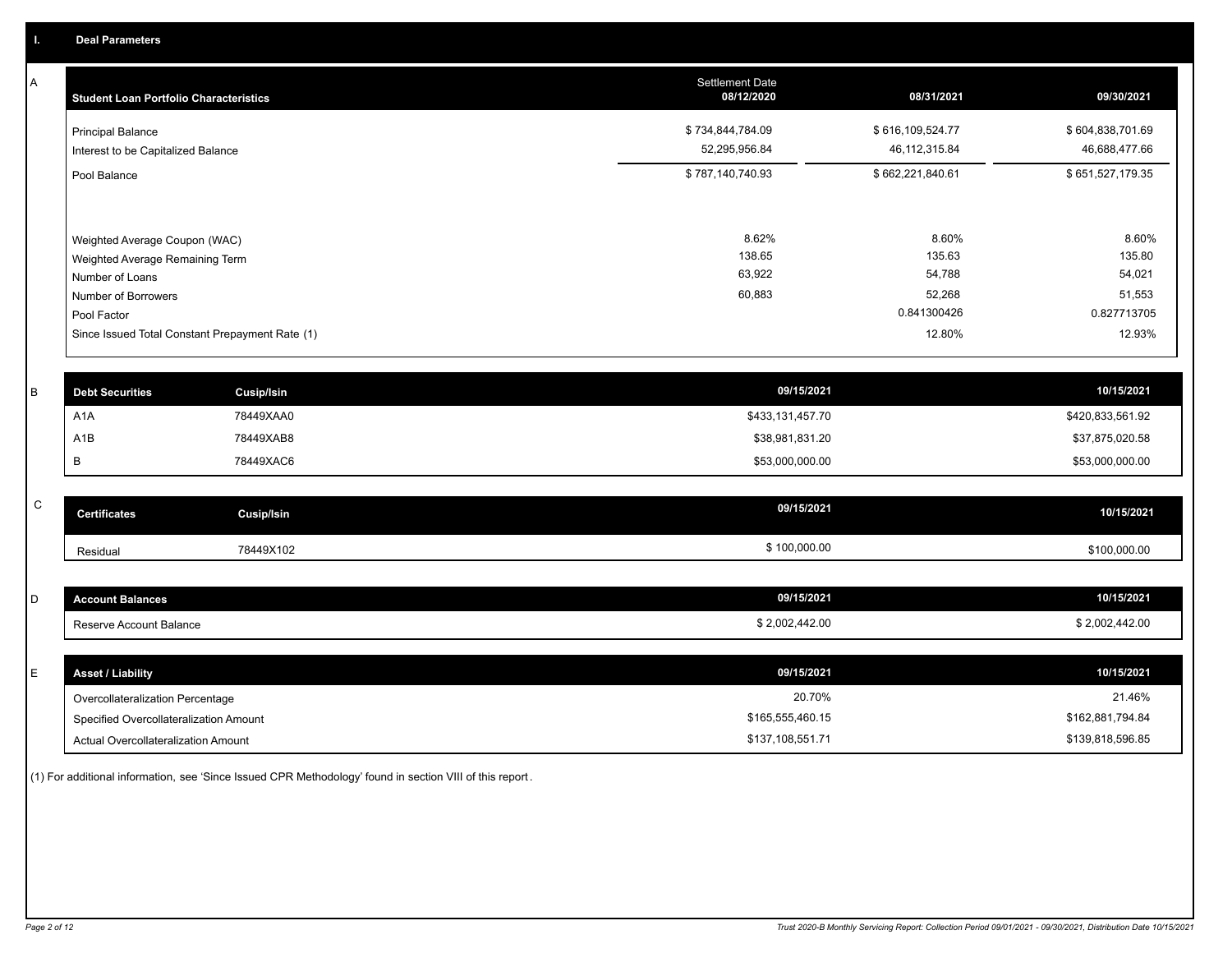## **II. 2020-B Trust Activity 09/01/2021 through 09/30/2021**

## **Total Principal Receipts \$ 11,316,936.45**  Other Principal Deposits 125,254.24 Servicer Principal Reimbursement 0.00 Seller Principal Reimbursement 0.00 Borrower Principal 11,191,682.21 A **Student Loan Principal Receipts**

#### B **Student Loan Interest Receipts**

| <b>Total Interest Receipts</b>  | \$3,083,537.91 |
|---------------------------------|----------------|
| Other Interest Deposits         | 1.821.91       |
| Servicer Interest Reimbursement | 0.00           |
| Seller Interest Reimbursement   | 0.00           |
| Borrower Interest               | 3,081,716.00   |

| C       | <b>Recoveries on Realized Losses</b>                             | \$67,326.68     |
|---------|------------------------------------------------------------------|-----------------|
| D       | <b>Investment Income</b>                                         | \$323.31        |
| Ε.      | <b>Funds Borrowed from Next Collection Period</b>                | \$0.00          |
| F.      | <b>Funds Repaid from Prior Collection Period</b>                 | \$0.00          |
| G       | Loan Sale or Purchase Proceeds                                   | \$0.00          |
| H       | Initial Deposits to Distribution Account                         | \$0.00          |
|         | <b>Excess Transferred from Other Accounts</b>                    | \$0.00          |
| J       | <b>Borrower Benefit Reimbursements</b>                           | \$0.00          |
| K       | <b>Other Deposits</b>                                            | \$0.00          |
|         | <b>Other Fees Collected</b>                                      | \$0.00          |
| М       | <b>AVAILABLE FUNDS</b>                                           | \$14,468,124.35 |
| N       | Non-Cash Principal Activity During Collection Period             | \$46,113.37     |
| $\circ$ | Aggregate Purchased Amounts by the Depositor, Servicer or Seller | \$127,076.15    |
| P       | Aggregate Loan Substitutions                                     | \$0.00          |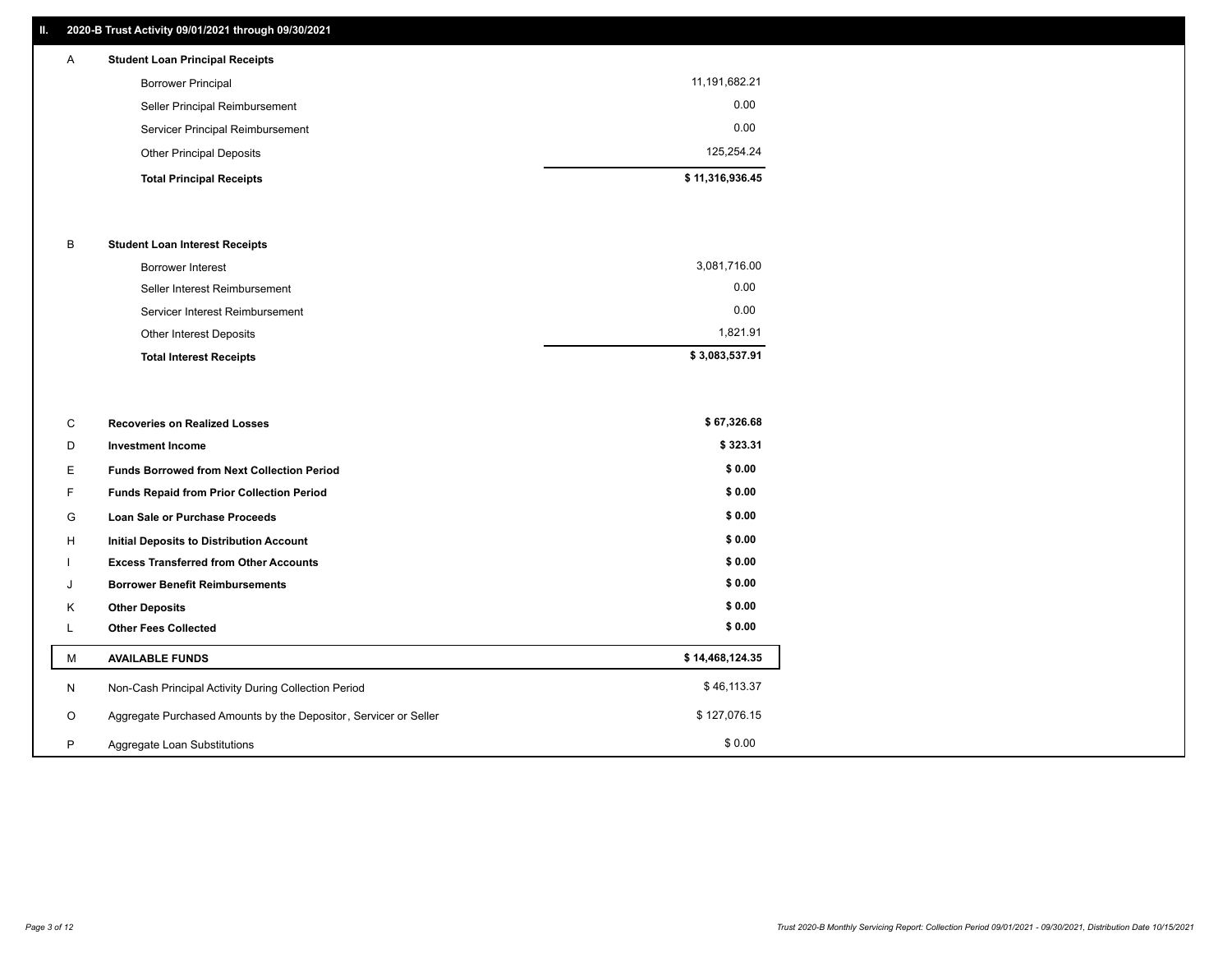|                   | <b>Loans by Repayment Status</b> |                          |            |                                                           |                |                            |                          |         |                                                           |                |                            |
|-------------------|----------------------------------|--------------------------|------------|-----------------------------------------------------------|----------------|----------------------------|--------------------------|---------|-----------------------------------------------------------|----------------|----------------------------|
|                   |                                  |                          | 09/30/2021 |                                                           |                | 08/31/2021                 |                          |         |                                                           |                |                            |
|                   |                                  | <b>Wtd Avg</b><br>Coupon | # Loans    | Principal and<br><b>Interest Accrued</b><br>to Capitalize | % of Principal | % of Loans in<br>Repay (1) | <b>Wtd Avg</b><br>Coupon | # Loans | Principal and<br><b>Interest Accrued</b><br>to Capitalize | % of Principal | % of Loans in<br>Repay (1) |
| INTERIM:          | IN SCHOOL                        | 9.84%                    | 5,113      | \$70,828,169.33                                           | 10.871%        | $-$ %                      | 9.80%                    | 5,290   | \$72,753,667.01                                           | 10.986%        | $-$ %                      |
|                   | GRACE                            | 9.78%                    | 3,072      | \$43,495,986.83                                           | 6.676%         | $-$ %                      | 9.84%                    | 2,973   | \$42,112,012.29                                           | 6.359%         | $-$ %                      |
|                   | <b>DEFERMENT</b>                 | 9.18%                    | 3,222      | \$42,450,986.51                                           | 6.516%         | $-$ %                      | 9.14%                    | 2,968   | \$39,729,533.76                                           | 5.999%         | $-$ %                      |
| <b>REPAYMENT:</b> | <b>CURRENT</b>                   | 8.23%                    | 40,757     | \$468,246,867.34                                          | 71.869%        | 94.643%                    | 8.23%                    | 41,516  | \$478,451,403.34                                          | 72.249%        | 94.253%                    |
|                   | 30-59 DAYS DELINQUENT            | 8.87%                    | 558        | \$7,770,855.39                                            | 1.193%         | 1.571%                     | 9.30%                    | 551     | \$7,478,874.71                                            | 1.129%         | 1.473%                     |
|                   | 60-89 DAYS DELINQUENT            | 9.50%                    | 234        | \$3,671,546.92                                            | 0.564%         | 0.742%                     | 9.30%                    | 240     | \$3,768,092.32                                            | 0.569%         | 0.742%                     |
|                   | 90+ DAYS DELINQUENT              | 8.86%                    | 182        | \$2,759,731.37                                            | 0.424%         | 0.558%                     | 8.80%                    | 160     | \$2,373,244.18                                            | 0.358%         | 0.468%                     |
|                   | <b>FORBEARANCE</b>               | 8.93%                    | 883        | \$12,303,035.66                                           | 1.888%         | 2.487%                     | 8.97%                    | 1,090   | \$15,555,013.00                                           | 2.349%         | 3.064%                     |
| <b>TOTAL</b>      |                                  |                          | 54,021     | \$651,527,179.35                                          | 100.00%        | 100.00%                    |                          | 54,788  | \$662,221,840.61                                          | 100.00%        | 100.00%                    |

Percentages may not total 100% due to rounding \*

1 Loans classified in "Repayment" include any loan for which interim interest only, \$25 fixed payments or full principal and interest payments are due.

| <b>Loans by Borrower Status</b> |                                                                                                                                                                                |                          |         |                                                                  |                |                                |                          |         |                                                                  |                |                                |
|---------------------------------|--------------------------------------------------------------------------------------------------------------------------------------------------------------------------------|--------------------------|---------|------------------------------------------------------------------|----------------|--------------------------------|--------------------------|---------|------------------------------------------------------------------|----------------|--------------------------------|
|                                 |                                                                                                                                                                                |                          |         | 09/30/2021                                                       |                |                                |                          |         | 08/31/2021                                                       |                |                                |
|                                 |                                                                                                                                                                                | <b>Wtd Avg</b><br>Coupon | # Loans | <b>Principal and</b><br><b>Interest Accrued</b><br>to Capitalize | % of Principal | % of Loans in<br>P&I Repay (2) | <b>Wtd Avg</b><br>Coupon | # Loans | <b>Principal and</b><br><b>Interest Accrued</b><br>to Capitalize | % of Principal | % of Loans in<br>P&I Repay (2) |
| <b>INTERIM:</b>                 | IN SCHOOL                                                                                                                                                                      | 9.34%                    | 9,988   | \$137,841,118.52                                                 | 21.157%        | $-$ %                          | 9.31%                    | 10,378  | \$142,363,116.08                                                 | 21.498%        | $-$ %                          |
|                                 | <b>GRACE</b>                                                                                                                                                                   | 9.23%                    | 6,071   | \$87,825,870.88                                                  | 13.480%        | $-$ %                          | 9.25%                    | 5,886   | \$85,196,811.44                                                  | 12.865%        | $-$ %                          |
|                                 | <b>DEFERMENT</b>                                                                                                                                                               | 8.76%                    | 5,794   | \$74,609,052.38                                                  | 11.451%        | $-$ %                          | 8.72%                    | 5,297   | \$69,186,161.57                                                  | 10.448%        | $-$ %                          |
| P&I REPAYMENT:                  | <b>CURRENT</b>                                                                                                                                                                 | 8.05%                    | 30,366  | \$325,304,369.19                                                 | 49.930%        | 92.613%                        | 8.07%                    | 31,252  | \$337,081,592.12                                                 | 50.902%        | 92.231%                        |
|                                 | 30-59 DAYS DELINQUENT                                                                                                                                                          | 8.82%                    | 514     | \$7,316,129.20                                                   | 1.123%         | 2.083%                         | 9.30%                    | 514     | \$6,940,337.93                                                   | 1.048%         | 1.899%                         |
|                                 | 60-89 DAYS DELINQUENT                                                                                                                                                          | 9.51%                    | 226     | \$3,598,454.07                                                   | 0.552%         | 1.024%                         | 9.32%                    | 229     | \$3,646,141.61                                                   | 0.551%         | 0.998%                         |
|                                 | 90+ DAYS DELINQUENT                                                                                                                                                            | 8.86%                    | 179     | \$2,729,149.45                                                   | 0.419%         | 0.777%                         | 8.82%                    | 156     | \$2,340,227.17                                                   | 0.353%         | 0.640%                         |
|                                 | FORBEARANCE                                                                                                                                                                    | 8.93%                    | 883     | \$12,303,035.66                                                  | 1.888%         | 3.503%                         | 8.86%                    | 1,076   | \$15,467,452.69                                                  | 2.336%         | 4.232%                         |
| <b>TOTAL</b>                    | Percentages may not total 100% due to rounding<br>2 Loans classified in "P&I Repayment" includes only those loans for which scheduled principal and interest payments are due. |                          | 54,021  | \$651,527,179.35                                                 | 100.00%        | 100.00%                        |                          | 54,788  | \$662,221,840.61                                                 | 100.00%        | 100.00%                        |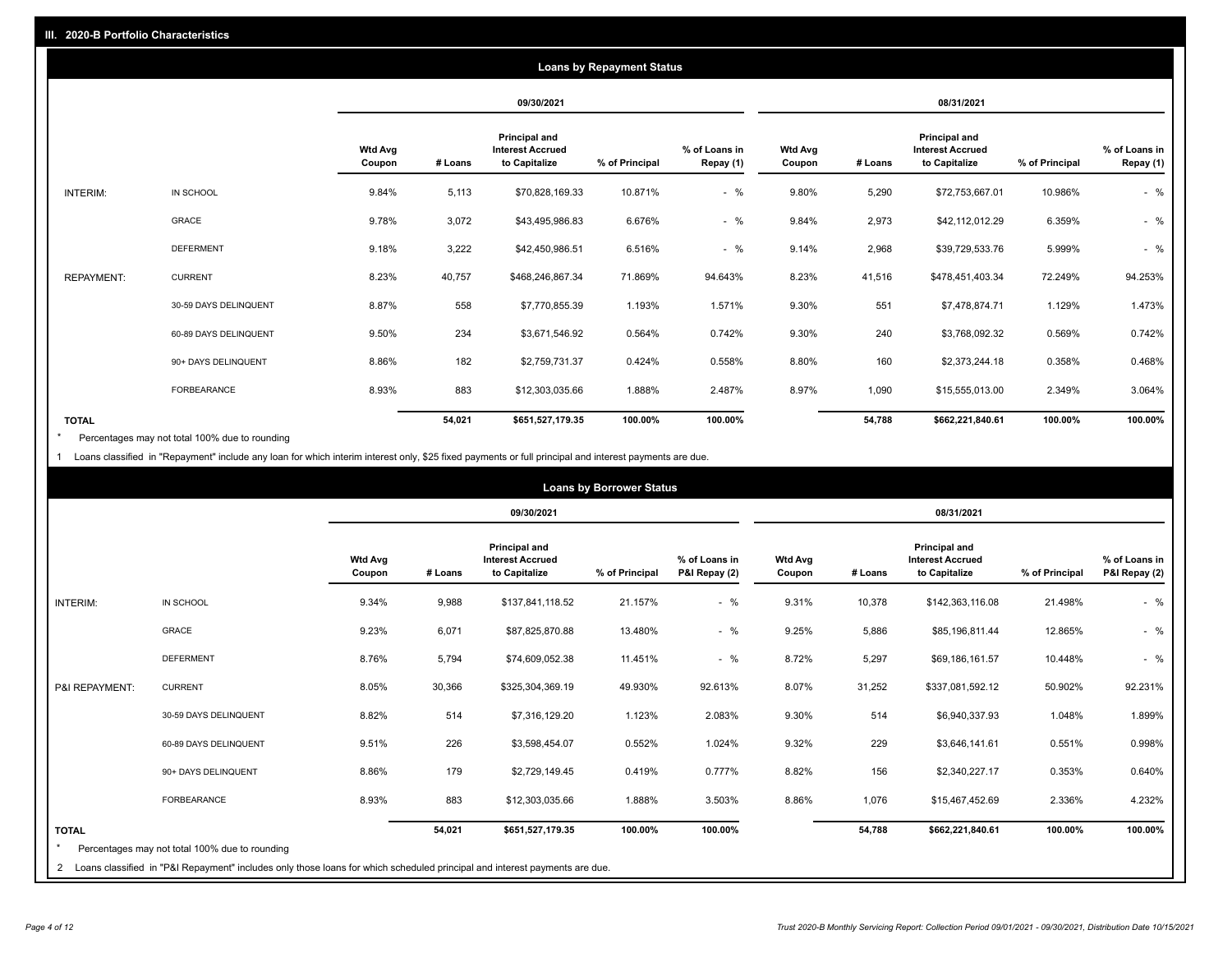|                                                                                                  | 9/30/2021                  | 8/31/2021                  |
|--------------------------------------------------------------------------------------------------|----------------------------|----------------------------|
| Pool Balance                                                                                     | \$651,527,179.35<br>54,021 | \$662,221,840.61<br>54,788 |
| Total # Loans                                                                                    | 51,553                     | 52,268                     |
| Total # Borrowers                                                                                | 8.60%                      | 8.60%                      |
| Weighted Average Coupon                                                                          | 135.80                     | 135.63                     |
| Weighted Average Remaining Term                                                                  | 92.3%                      | 92.2%                      |
| Percent of Pool - Cosigned                                                                       | 7.7%                       | 7.8%                       |
| Percent of Pool - Non Cosigned                                                                   |                            |                            |
| Borrower Interest Accrued for Period                                                             | \$4,264,260.37             | \$4,485,580.39             |
| <b>Outstanding Borrower Interest Accrued</b>                                                     | \$50,783,552.91            | \$50,383,670.29            |
| Gross Principal Realized Loss - Periodic *                                                       | \$679,734.56               | \$519,447.65               |
| Gross Principal Realized Loss - Cumulative *                                                     | \$7,370,028.49             | \$6,690,293.93             |
| Recoveries on Realized Losses - Periodic                                                         | \$67,326.68                | \$100,516.62               |
| Recoveries on Realized Losses - Cumulative                                                       | \$705,368.87               | \$638,042.19               |
| Net Losses - Periodic                                                                            | \$612,407.88               | \$418,931.03               |
| Net Losses - Cumulative                                                                          | \$6,664,659.62             | \$6,052,251.74             |
| Non-Cash Principal Activity - Capitalized Interest                                               | \$727,593.06               | \$827,143.85               |
| Since Issued Total Constant Prepayment Rate (CPR) (1)                                            | 12.93%                     | 12.80%                     |
| Loan Substitutions                                                                               | \$0.00                     | \$0.00                     |
| <b>Cumulative Loan Substitutions</b>                                                             | \$0.00                     | \$0.00                     |
| <b>Unpaid Servicing Fees</b>                                                                     | \$0.00                     | \$0.00                     |
| <b>Unpaid Administration Fees</b>                                                                | \$0.00                     | \$0.00                     |
| <b>Unpaid Carryover Servicing Fees</b>                                                           | \$435,892.90               | \$435,892.90               |
| Note Interest Shortfall                                                                          | \$0.00                     | \$0.00                     |
| Loans in Modification                                                                            | \$26,344,887.72            | \$26,181,378.12            |
| % of Loans in Modification as a % of Loans in Repayment (P&I)                                    | 7.77%                      | 7.48%                      |
|                                                                                                  |                            |                            |
| % Annualized Gross Principal Realized Loss - Periodic as a %<br>of Loans in Repayment (P&I) * 12 | 2.41%                      | 1.78%                      |
| % Gross Principal Realized Loss - Cumulative as a % of<br><b>Original Pool Balance</b>           | 0.94%                      | 0.85%                      |

\* In accordance with the Servicer's current policies and procedures, after September 1, 2017 loans subject to bankruptcy claims generally will not be reported as a charged- off unless and until they are delinquent for 120

(1) For additional information, see 'Since Issued CPR Methodology' found in section VIII of this report .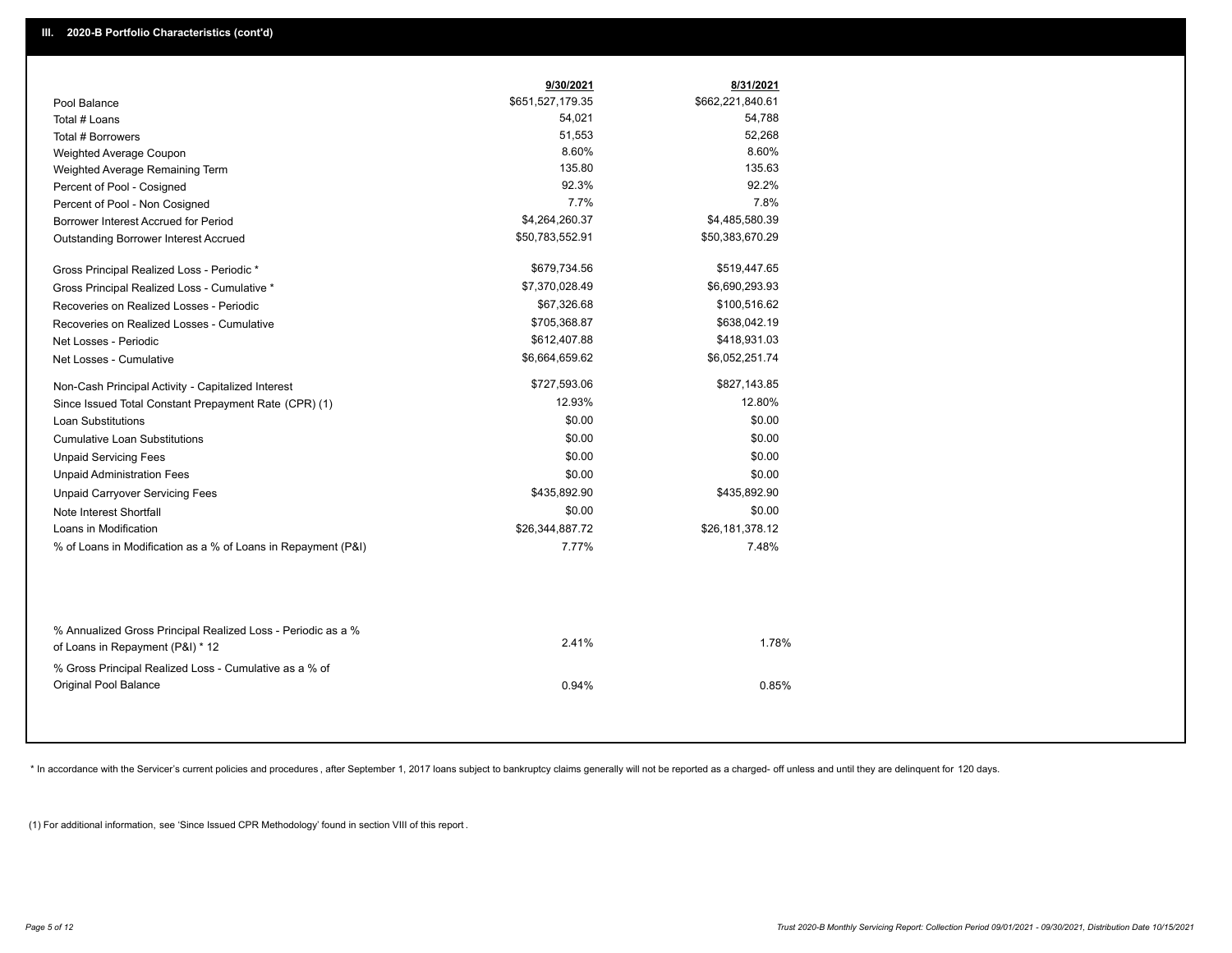## **Loan Program**

A

|                                    | Weighted<br>Average | # LOANS     | <b>\$ AMOUNT</b> | $%$ *     |
|------------------------------------|---------------------|-------------|------------------|-----------|
| - Smart Option Interest-Only Loans | 7.37%               | 13.074      | \$117,031,883.11 | 17.963%   |
| - Smart Option Fixed Pay Loans     | 8.61%               | 13,354      | \$201,221,047.66 | 30.885%   |
| - Smart Option Deferred Loans      | 9.03%               | 27,593      | \$333,274,248.58 | 51.153%   |
| - Other Loan Programs              | $0.00\%$            | $\mathbf 0$ | \$0.00           | $0.000\%$ |
| <b>Total</b>                       | 8.60%               | 54,021      | \$651,527,179.35 | 100.000%  |

\* Percentages may not total 100% due to rounding

B

C

**Index Type**

|                       | Weighted<br>Average | # LOANS | <b>\$ AMOUNT</b> | $%$ *     |
|-----------------------|---------------------|---------|------------------|-----------|
| - Fixed Rate Loans    | 9.52%               | 25,150  | \$316,602,481.86 | 48.594%   |
| - LIBOR Indexed Loans | 7.73%               | 28,871  | \$334,924,697.49 | 51.406%   |
| - Other Index Rates   | $0.00\%$            |         | \$0.00           | $0.000\%$ |
| <b>Total</b>          | 8.60%               | 54,021  | \$651,527,179.35 | 100.000%  |

\* Percentages may not total 100% due to rounding

## **Weighted Average Recent FICO**

| (2)<br>Wtd Avg Recent FICO Band | # LOANS | <b>\$ AMOUNT</b> | $%$ *    |
|---------------------------------|---------|------------------|----------|
| $0 - 639$                       | 2,727   | \$32,741,929.05  | 5.025%   |
| 640 - 669                       | 2,976   | \$35,395,853.73  | 5.433%   |
| 670 - 699                       | 5,844   | \$72,316,268.42  | 11.100%  |
| 700 - 739                       | 12,147  | \$151,126,777.79 | 23.196%  |
| $740 +$                         | 30,324  | \$359,908,697.09 | 55.241%  |
| $N/A$ <sub>(1)</sub>            | 3       | \$37,653.27      | 0.006%   |
| <b>Total</b>                    | 54,021  | \$651,527,179.35 | 100.000% |
|                                 |         |                  |          |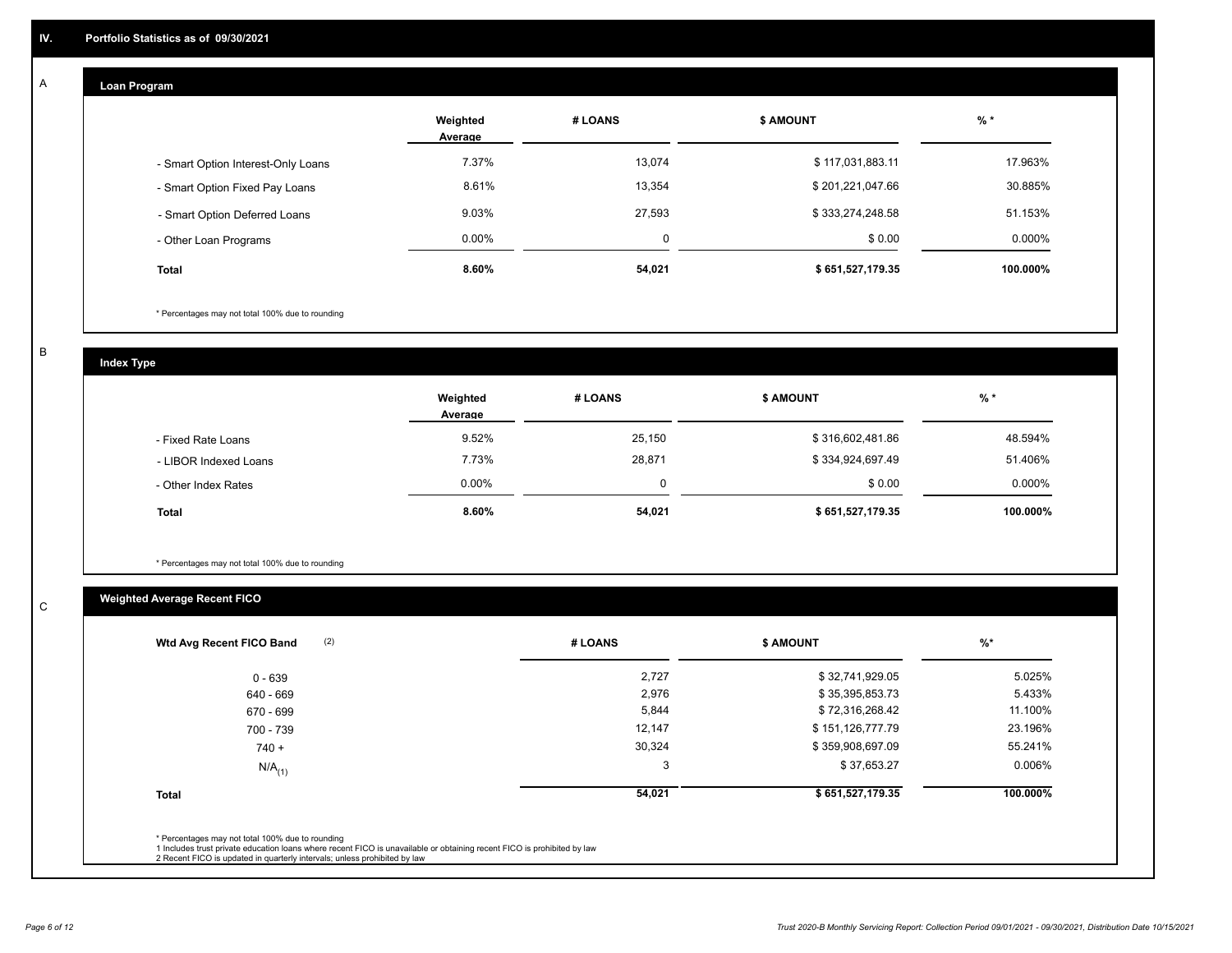| V. |       | 2020-B Reserve Account and Principal Distribution Calculations                       |                  |  |
|----|-------|--------------------------------------------------------------------------------------|------------------|--|
| А. |       | <b>Reserve Account</b>                                                               |                  |  |
|    |       | Specified Reserve Account Balance                                                    | \$2,002,442.00   |  |
|    |       | <b>Actual Reserve Account Balance</b>                                                | \$2,002,442.00   |  |
| В. |       | <b>Principal Distribution Amount</b>                                                 |                  |  |
|    | i.    | Class A Notes Outstanding                                                            | \$472,113,288.90 |  |
|    | ii.   | Pool Balance                                                                         | \$651,527,179.35 |  |
|    | iii.  | First Priority Principal Distribution Amount (i - ii)                                | \$0.00           |  |
|    | iv.   | Class A and B Notes Outstanding                                                      | \$525,113,288.90 |  |
|    | ۷.    | First Priority Principal Distribution Amount                                         | \$0.00           |  |
|    | vi.   | Pool Balance                                                                         | \$651,527,179.35 |  |
|    | vii.  | Specified Overcollateralization Amount                                               | \$162,881,794.84 |  |
|    | viii. | Regular Principal Distribution Amount (if (iv > 0, (iv - v) - (vi - vii))            | \$36,467,904.39  |  |
|    | ix.   | Pool Balance                                                                         | \$651,527,179.35 |  |
|    | х.    | 10% of Initial Pool Balance                                                          | \$78,714,074.09  |  |
|    | xi.   | First Priority Principal Distribution Amount                                         | \$0.00           |  |
|    | xii.  | Regular Principal Distribution Amount                                                | \$36,467,904.39  |  |
|    | XIII. | Available Funds (after payment of waterfall items A through I)                       | \$0.00           |  |
|    |       | xiv. Additional Principal Distribution Amount (if(vi <= x,min(xiii, vi - xi - xii))) | \$0.00           |  |
|    |       |                                                                                      |                  |  |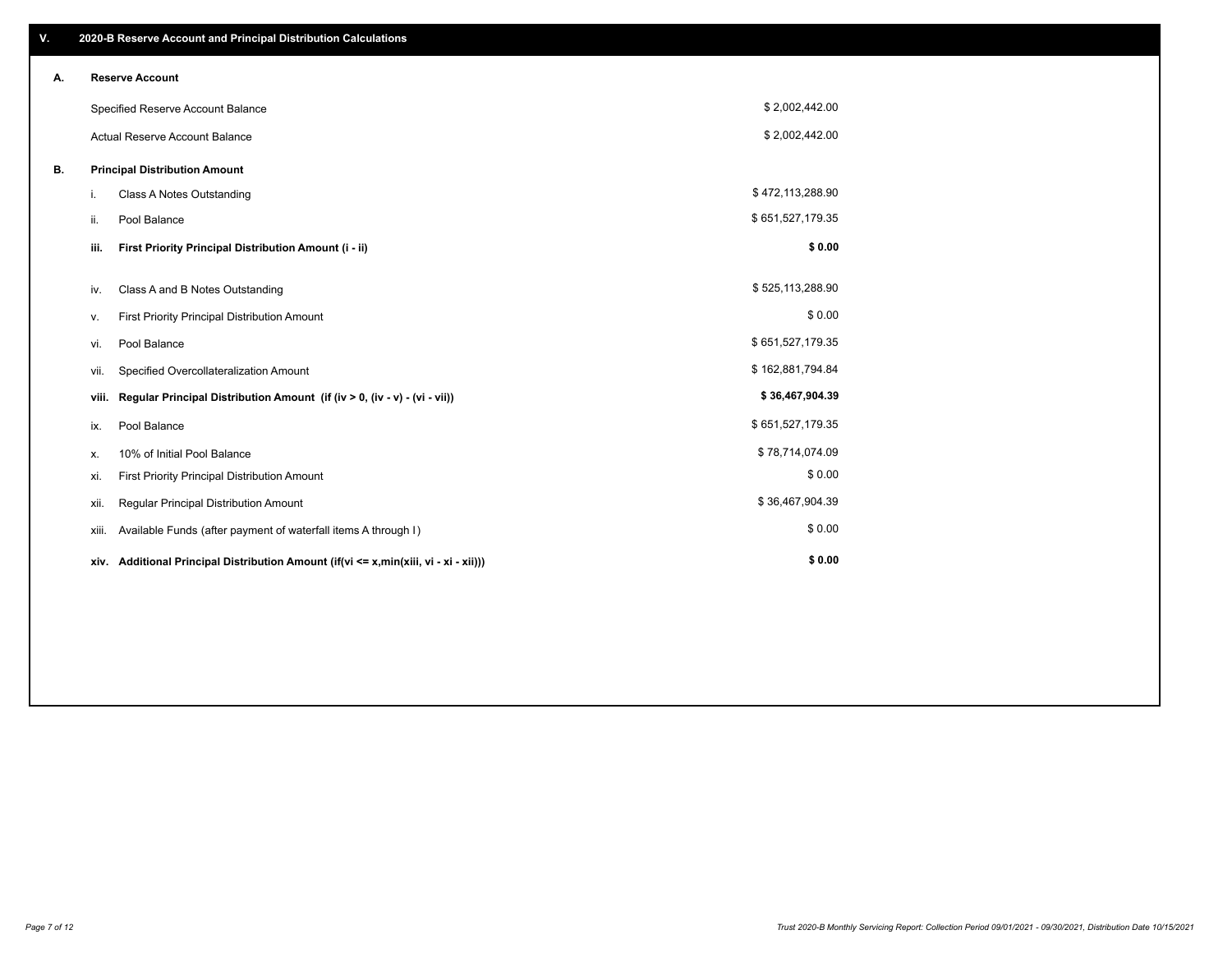|    |                                                         | Paid            | <b>Funds Balance</b> |
|----|---------------------------------------------------------|-----------------|----------------------|
|    | <b>Total Available Funds</b>                            |                 | \$14,468,124.35      |
| A  | <b>Trustee Fees</b>                                     | \$18,375.00     | \$14,449,749.35      |
| В  | <b>Servicing Fees</b>                                   | \$410,739.68    | \$14,039,009.67      |
| C  | i. Administration Fees                                  | \$8,333.00      | \$14,030,676.67      |
|    | ii. Unreimbursed Administrator Advances plus any Unpaid | \$0.00          | \$14,030,676.67      |
| D  | Class A Noteholders Interest Distribution Amount        | \$504,070.27    | \$13,526,606.40      |
| E. | <b>First Priority Principal Payment</b>                 | \$0.00          | \$13,526,606.40      |
| F. | Class B Noteholders Interest Distribution Amount        | \$121,900.00    | \$13,404,706.40      |
| G  | <b>Reinstatement Reserve Account</b>                    | \$0.00          | \$13,404,706.40      |
| H  | Regular Principal Distribution                          | \$13,404,706.40 | \$0.00               |
|    | <b>Carryover Servicing Fees</b>                         | \$0.00          | \$0.00               |
| J  | Additional Principal Distribution Amount                | \$0.00          | \$0.00               |
| Κ  | Unpaid Expenses of Trustee                              | \$0.00          | \$0.00               |
| L  | Unpaid Expenses of Administrator                        | \$0.00          | \$0.00               |
| М  | Remaining Funds to the Residual Certificateholders      | \$0.00          | \$0.00               |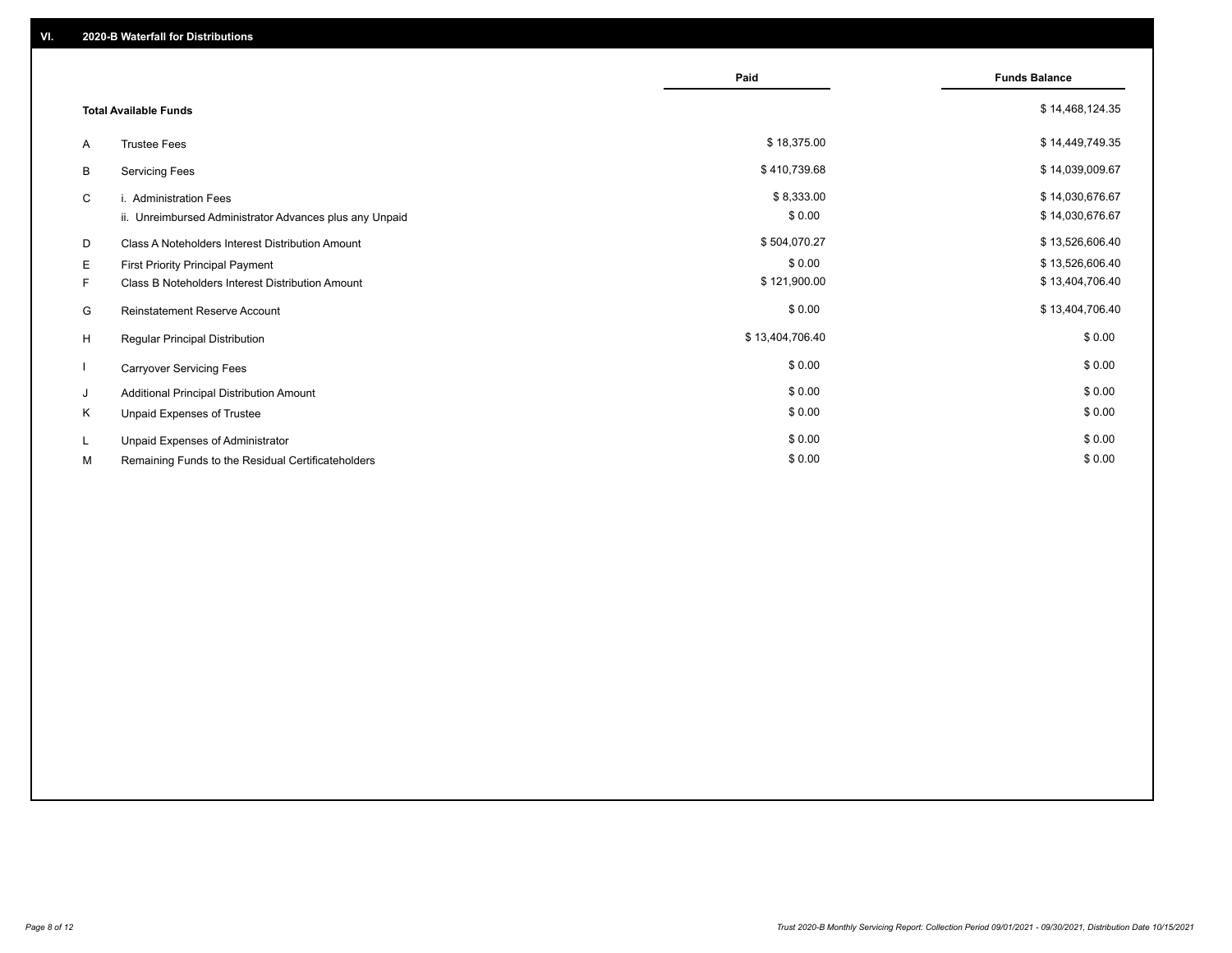| <b>Distribution Amounts</b>                                |                         |                         |                         |
|------------------------------------------------------------|-------------------------|-------------------------|-------------------------|
|                                                            | A <sub>1</sub> A        | A <sub>1</sub> B        | в                       |
| Cusip/Isin                                                 | 78449XAA0               | 78449XAB8               | 78449XAC6               |
| <b>Beginning Balance</b>                                   | \$433,131,457.70        | \$38,981,831.20         | \$53,000,000.00         |
| Index                                                      | <b>FIXED</b>            | <b>LIBOR</b>            | <b>FIXED</b>            |
| Spread/Fixed Rate                                          | 1.29%                   | 1.10%                   | 2.76%                   |
| Record Date (Days Prior to Distribution)                   | 1 NEW YORK BUSINESS DAY | 1 NEW YORK BUSINESS DAY | 1 NEW YORK BUSINESS DAY |
| <b>Accrual Period Begin</b>                                | 9/15/2021               | 9/15/2021               | 9/15/2021               |
| <b>Accrual Period End</b>                                  | 10/15/2021              | 10/15/2021              | 10/15/2021              |
| Daycount Fraction                                          | 0.08333333              | 0.08333333              | 0.08333333              |
| Interest Rate*                                             | 1.29000%                | 1.18375%                | 2.76000%                |
| <b>Accrued Interest Factor</b>                             | 0.001075000             | 0.000986458             | 0.002300000             |
| <b>Current Interest Due</b>                                | \$465,616.32            | \$38,453.95             | \$121,900.00            |
| Interest Shortfall from Prior Period Plus Accrued Interest | $\mathcal{S}$ -         | $\mathcal{S}$ -         | $\frac{1}{2}$           |
| <b>Total Interest Due</b>                                  | \$465,616.32            | \$38,453.95             | \$121,900.00            |
| <b>Interest Paid</b>                                       | \$465,616.32            | \$38,453.95             | \$121,900.00            |
| <b>Interest Shortfall</b>                                  | $\mathsf{\$}$ -         | \$-                     | $$ -$                   |
| <b>Principal Paid</b>                                      | \$12,297,895.78         | \$1,106,810.62          | $$ -$                   |
| <b>Ending Principal Balance</b>                            | \$420,833,561.92        | \$37,875,020.58         | \$53,000,000.00         |
| Paydown Factor                                             | 0.020496493             | 0.020496493             | 0.000000000             |
| <b>Ending Balance Factor</b>                               | 0.701389270             | 0.701389270             | 1.000000000             |

\* Pay rates for Current Distribution. For the interest rates applicable to the next distribution date, please see https://www.salliemae.com/about/investors/data/SMBabrate.txt.

**VII. 2020-B Distributions**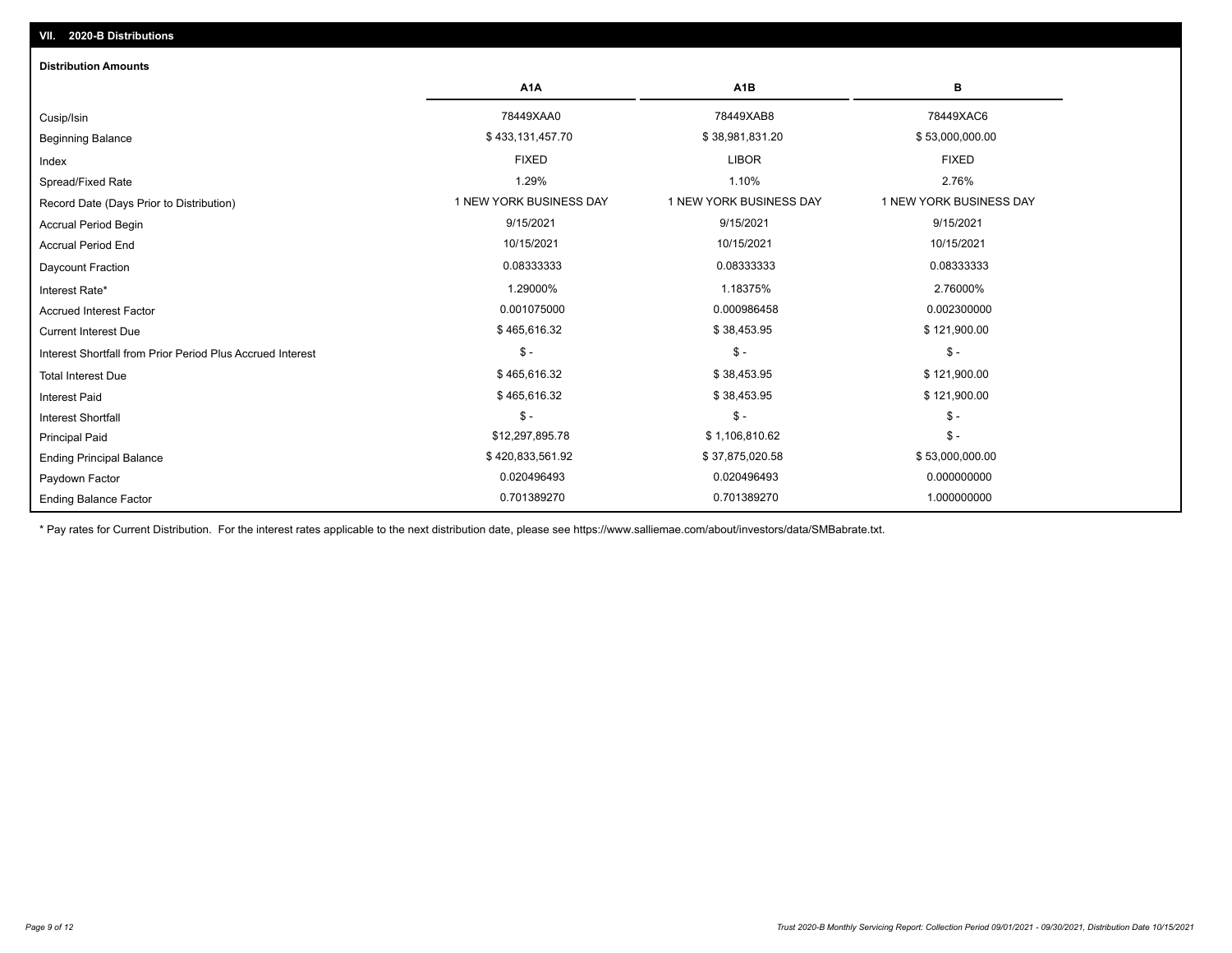### **Since Issued Total CPR**

$$
\text{total cPR} = 1 - \left(\frac{APB}{PPB}\right)^{\left(\frac{12}{MSC}\right)}
$$

APB = Actual period-end Pool Balance PPB = Projected period-end Pool Balance assuming no prepayments and no defaults Pool Balance = Sum(Principal Balance + Interest Accrued to Capitalize Balance) MSC = Months Since Cut-Off

I J Ι

#### **Since-Issued Total Constant Prepayment Rate (CPR)**

Since-Issued Total CPR measures prepayments, both voluntary and involuntary, for a trust student loan pool over the life of a transaction. For each trust distribution, the actual month-end pool balance is compared against a month-end pool balance originally projected at issuance assuming no prepayments and defaults. For purposes of Since- Issued Total CPR calculations, projected period end pool balance assumes in-school status loans have up to a six month grace period before moving to repayment, grace status loans remain in grace status until their status end date and then to move to full principal and interest repayment, loans subject to interim interest or fixed payments during their in-school and grace period continue paying interim interest or fixed payments until full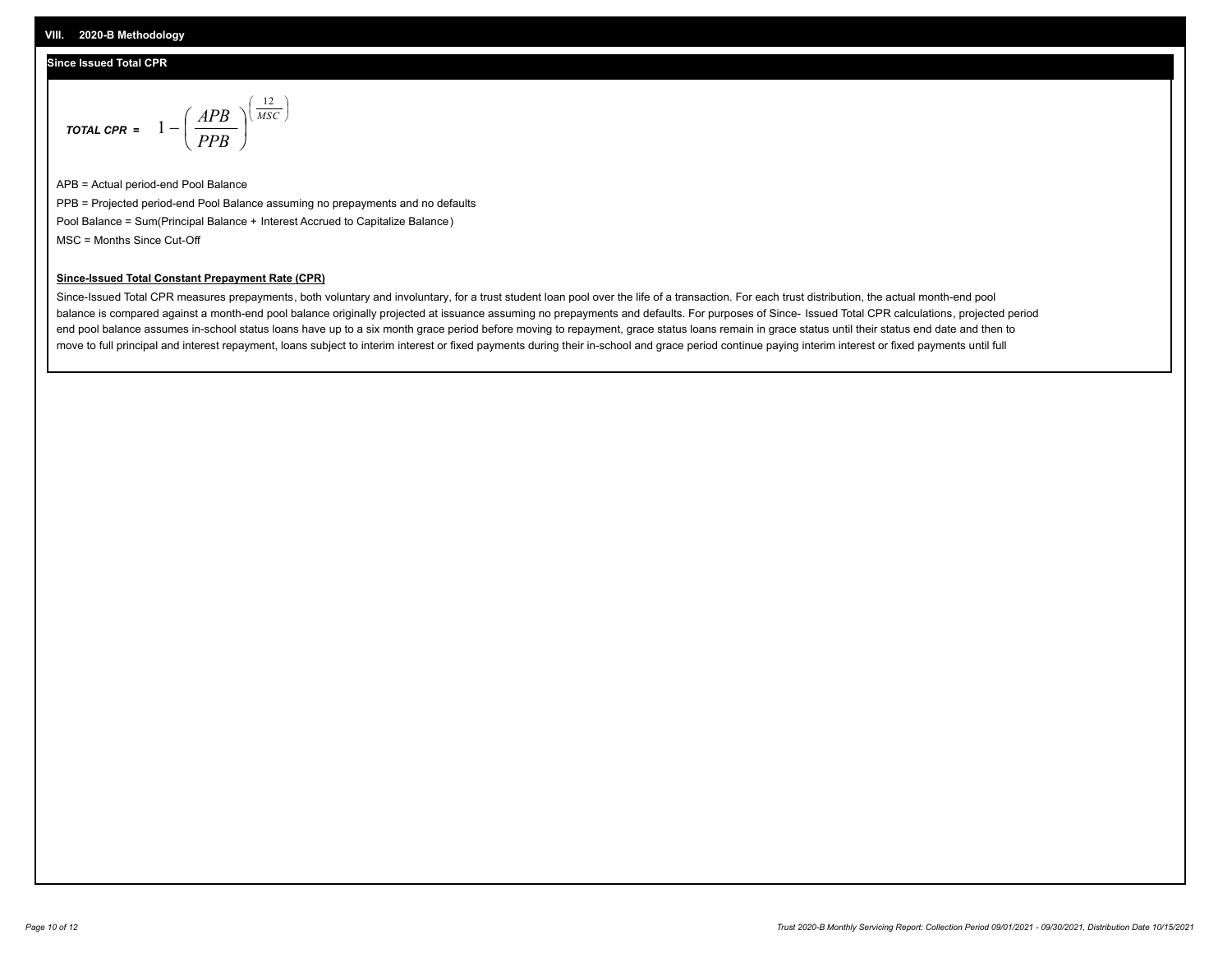## **EU RISK RETENTION**

As of the date of this report, Sallie Mae Bank confirms that (i) it retains, through its ownership of the Depositor (its wholly-owned subsidiary), a material net economic interest of not less than 5% of the aggregate principal balance of the Trust Student Loans in accordance with the EU Retention Rules ; (ii) the retained interest is held via ownership of the R Certificate; and (iii) the retained interest is not subject to any credit risk mitigation, any short position or any other credit risk hedge and has not been sold except as permitted by the EU Retention Rules.